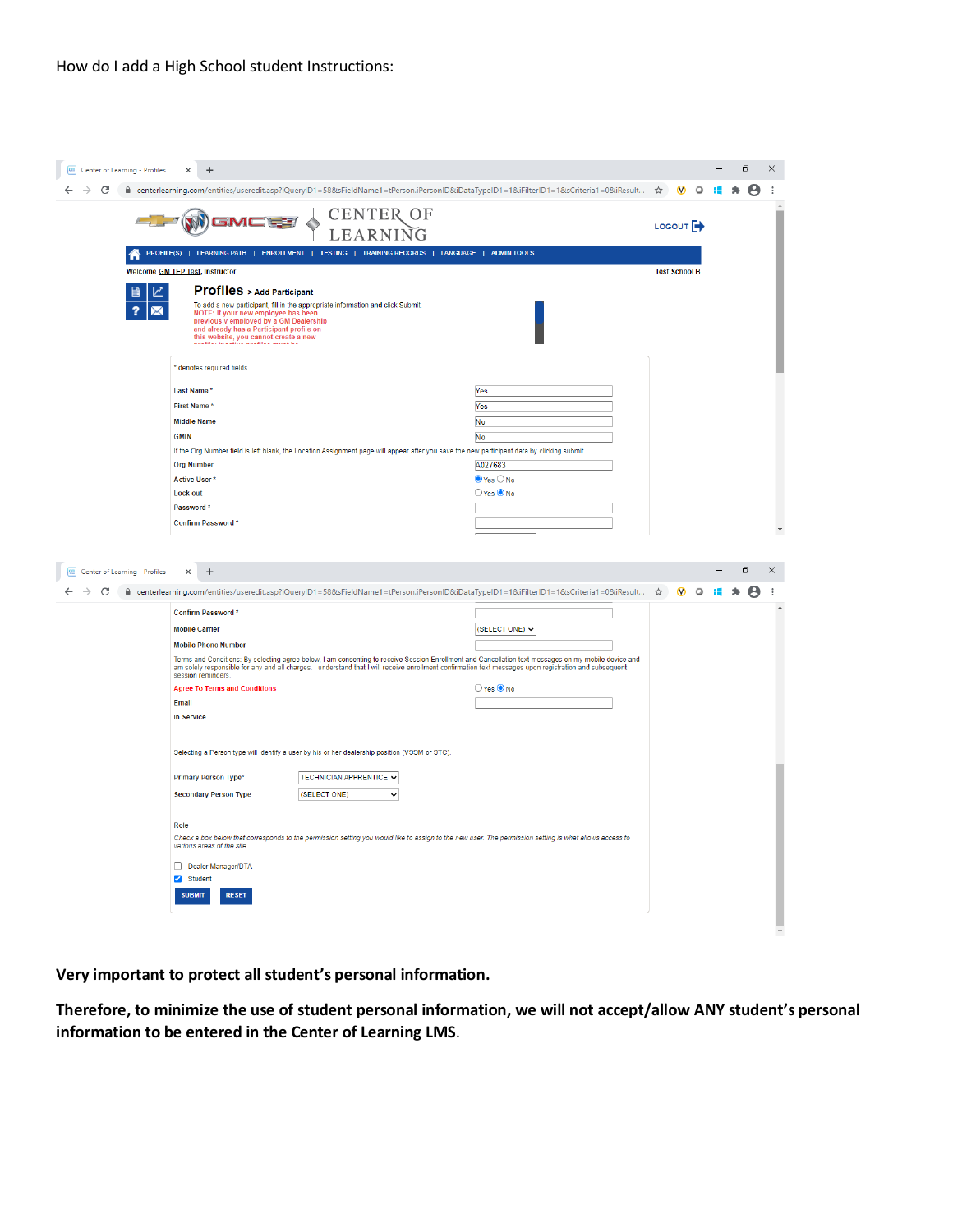Use the following process when completing the student form (refrain from using the student's legal name):

We will require you to follow for all students this naming convention/format. You are to use the actual word "Student" as the first name and for the last name we will be requiring you to employ an incremental numbering system starting with numeral one.

## **Example:**

| <b>First Name:</b> | Last Name: |
|--------------------|------------|
| <b>Student</b>     |            |
| <b>Student</b>     |            |
| <b>Student</b>     | R          |
| <b>Student</b>     |            |

If you have a hundred students in a class, the last student would be named Student 100. Continue using the incremental approach for all future classes. Year two students would begin with Student 101 and so on.

## **This will be the format to be followed for the duration of the program. Hypothetically you could reach Student 5,000 or more.**

- 1. The first two entry boxes must be completed:
	- a. Lastt Name must follow the rules provided above.
	- b. First Name: **Student**
- 2. Middle name not required
- 3. GMIN is to left blank
- 4. Your School's Org Number is A0xxxxx however, if you leave it blank the system will automatically fill this in when you have completed the form and submitted.
- 5. Select Yes for Active User
- 6. Select No for Lock out
- 7. Creating the first password should be made easy to remember. Welcome1 or Password1 could be used, simply enter Welcome1 or Password1 in both the Password entry block and in the Confirm Password entry block. Note Student will be directed to change their passwords and add two security questions during their first login. Refer to the end of this job aid to view the Change the Password screen.
- 8. The next four entries are not required simply skip to Primary Person Type.
- 9. The Primary Person Type using the down arrow find and select Technician Apprentice.
- 10. Secondary Person Type no entry required.
- 11. To complete the form simply check the student entry box and select Submit.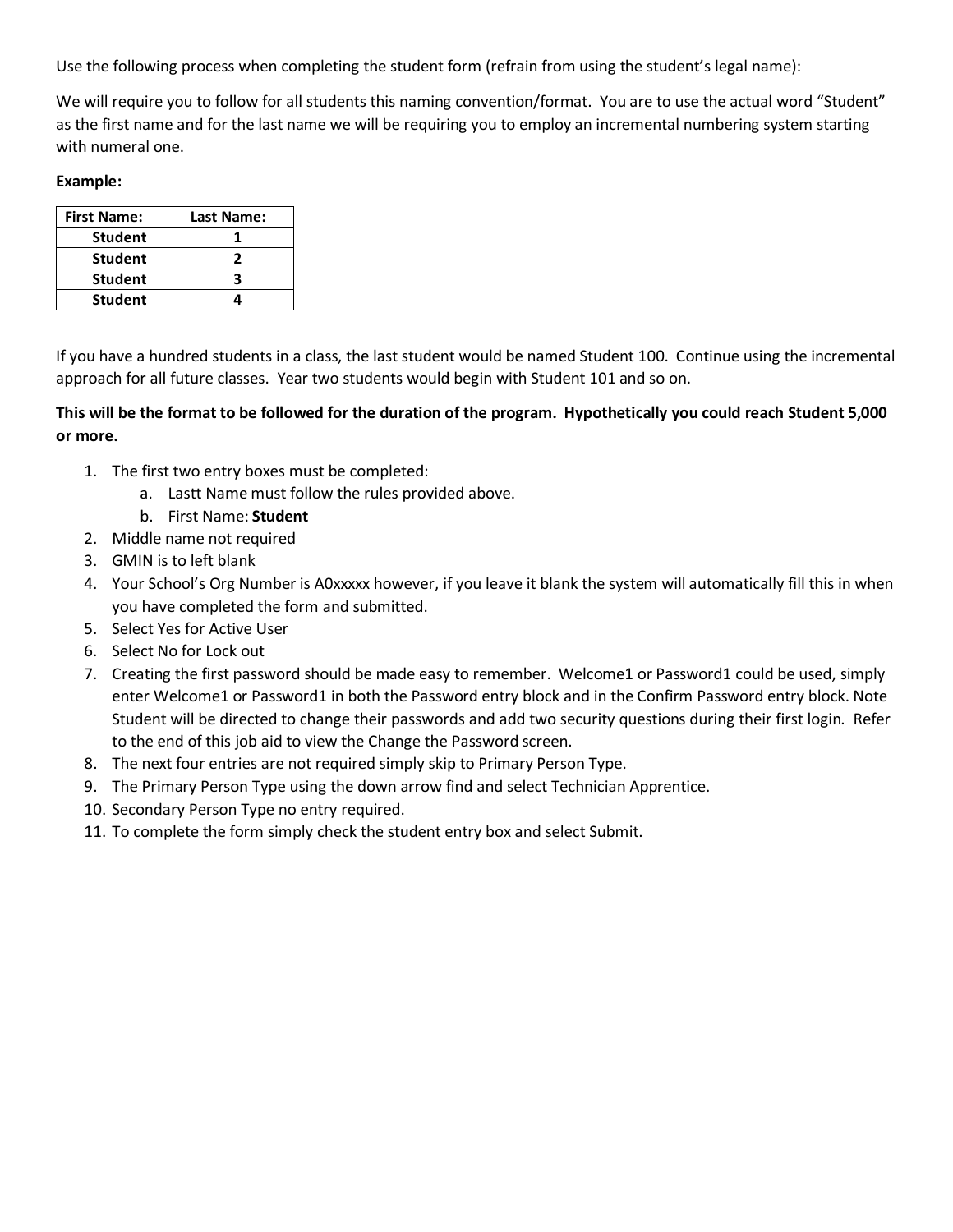The Assign User screen now appears. This is where you assign the student to your school. On this screen, the Dealer dropdown list is your school (do not be confused that it refers to dealer)

Click SUBMIT.

|  |   | Center of Learning - Profiles   | $\times$           | $+$                                                                                                                                                                                                                                                                                                                                                                                                                                                                                                                                                                                                                                                                                                              |  |                      |         | $\Box$ | $\times$ |
|--|---|---------------------------------|--------------------|------------------------------------------------------------------------------------------------------------------------------------------------------------------------------------------------------------------------------------------------------------------------------------------------------------------------------------------------------------------------------------------------------------------------------------------------------------------------------------------------------------------------------------------------------------------------------------------------------------------------------------------------------------------------------------------------------------------|--|----------------------|---------|--------|----------|
|  | C |                                 |                    | <b>A</b> centerlearning.com/entities/userassign.asp?iQueryID1=59&sFieldName1=tPerson%2EiPersonID&iDataTypeID1=1&iFilterID1=1&sCriteria1<br><a></a>                                                                                                                                                                                                                                                                                                                                                                                                                                                                                                                                                               |  |                      | $\circ$ | Θ      |          |
|  |   |                                 |                    | PROFILE(S)   LEARNING PATH   ENROLLMENT   TESTING   TRAINING RECORDS   LANGUAGE   ADMINTOOLS                                                                                                                                                                                                                                                                                                                                                                                                                                                                                                                                                                                                                     |  |                      |         |        | $\Delta$ |
|  |   | Welcome GM TEP Test, Instructor |                    |                                                                                                                                                                                                                                                                                                                                                                                                                                                                                                                                                                                                                                                                                                                  |  | <b>Test School B</b> |         |        |          |
|  |   |                                 |                    | <b>Profiles</b> > Assign User<br>This tool allows you to assign a GM employee to a particular location. If the employee is currently assigned to<br>a location, you can change any value and the dropdowns below will reload. If the employee has no location<br>record, start the assignment by making a selection at the first dropdown menu (Company). Work your way<br>down through the subsequent dropdowns (Region, Zone, District, etc.) as needed. If you do not want to<br>assign a particular field, keep the dropdown menu item at the (Select One) option. Click the submit button<br>adian concerta a construction de construction de construction de la construction de la construction de la cons |  |                      |         |        |          |
|  |   |                                 | <b>Back</b>        | <b>Location Assignment for Ted Franks</b>                                                                                                                                                                                                                                                                                                                                                                                                                                                                                                                                                                                                                                                                        |  |                      |         |        |          |
|  |   |                                 | <b>Assign User</b> |                                                                                                                                                                                                                                                                                                                                                                                                                                                                                                                                                                                                                                                                                                                  |  |                      |         |        |          |
|  |   |                                 |                    | Company: GM TEP                                                                                                                                                                                                                                                                                                                                                                                                                                                                                                                                                                                                                                                                                                  |  |                      |         |        |          |
|  |   |                                 | Region:<br>Zone:   | <b>GM TEP</b><br>Virginia                                                                                                                                                                                                                                                                                                                                                                                                                                                                                                                                                                                                                                                                                        |  |                      |         |        |          |
|  |   |                                 | District:          | Virginia                                                                                                                                                                                                                                                                                                                                                                                                                                                                                                                                                                                                                                                                                                         |  |                      |         |        |          |
|  |   |                                 | Dealer:            | A027631--TEST SCHOOL B, VIRGINIA, VA V                                                                                                                                                                                                                                                                                                                                                                                                                                                                                                                                                                                                                                                                           |  |                      |         |        |          |
|  |   |                                 |                    |                                                                                                                                                                                                                                                                                                                                                                                                                                                                                                                                                                                                                                                                                                                  |  |                      |         |        |          |
|  |   |                                 | <b>SUBMIT</b>      |                                                                                                                                                                                                                                                                                                                                                                                                                                                                                                                                                                                                                                                                                                                  |  |                      |         |        |          |
|  |   |                                 |                    |                                                                                                                                                                                                                                                                                                                                                                                                                                                                                                                                                                                                                                                                                                                  |  |                      |         |        |          |

This screen verifies your Students has been successfully submitted into the system.

| <b>98 Center of Learning - Profiles</b><br>$\times$<br>$\ddot{}$                                                                                                                                                                                                                                                                                                                                                                                                                                                                                                                                                             |                            |         | $\Box$ | $\times$ |  |
|------------------------------------------------------------------------------------------------------------------------------------------------------------------------------------------------------------------------------------------------------------------------------------------------------------------------------------------------------------------------------------------------------------------------------------------------------------------------------------------------------------------------------------------------------------------------------------------------------------------------------|----------------------------|---------|--------|----------|--|
| C<br>e centerlearning.com/entities/userassign.asp                                                                                                                                                                                                                                                                                                                                                                                                                                                                                                                                                                            | $\boldsymbol{\Omega}$<br>☆ | $\circ$ |        |          |  |
| <b>CENTER OF</b><br><b>GMC W</b><br>LEA                                                                                                                                                                                                                                                                                                                                                                                                                                                                                                                                                                                      | LOGOUT <sup>4</sup>        |         |        |          |  |
| PROFILE(S)   LEARNING PATH   ENROLLMENT   TESTING   TRAINING RECORDS   LANGUAGE   ADMIN TOOLS                                                                                                                                                                                                                                                                                                                                                                                                                                                                                                                                |                            |         |        |          |  |
| <b>Welcome GM TEP Test, Instructor</b>                                                                                                                                                                                                                                                                                                                                                                                                                                                                                                                                                                                       | <b>Test School B</b>       |         |        |          |  |
| <b>Profiles</b> > Assign User                                                                                                                                                                                                                                                                                                                                                                                                                                                                                                                                                                                                |                            |         |        |          |  |
| This tool allows you to assign a GM employee to a particular location. If the employee is currently assigned to<br>2<br>a location, you can change any value and the dropdowns below will reload. If the employee has no location<br>record, start the assignment by making a selection at the first dropdown menu (Company). Work your way<br>down through the subsequent dropdowns (Region, Zone, District, etc.) as needed. If you do not want to<br>assign a particular field, keep the dropdown menu item at the (Select One) option, Click the submit button<br>analisan kana asaasta sanan araa ahna asaas ayaa sanan |                            |         |        |          |  |
| <b>Back</b>                                                                                                                                                                                                                                                                                                                                                                                                                                                                                                                                                                                                                  |                            |         |        |          |  |
| <b>Location Assignment for Ted Franks</b>                                                                                                                                                                                                                                                                                                                                                                                                                                                                                                                                                                                    |                            |         |        |          |  |
| User location assignment completed.                                                                                                                                                                                                                                                                                                                                                                                                                                                                                                                                                                                          |                            |         |        |          |  |
|                                                                                                                                                                                                                                                                                                                                                                                                                                                                                                                                                                                                                              |                            |         |        |          |  |
|                                                                                                                                                                                                                                                                                                                                                                                                                                                                                                                                                                                                                              |                            |         |        |          |  |
|                                                                                                                                                                                                                                                                                                                                                                                                                                                                                                                                                                                                                              |                            |         |        |          |  |
|                                                                                                                                                                                                                                                                                                                                                                                                                                                                                                                                                                                                                              |                            |         |        |          |  |

The screen should now display "User location assignment completed". Click the Back link, above the red texted within the rectangle this will return you to the Profile Manager page.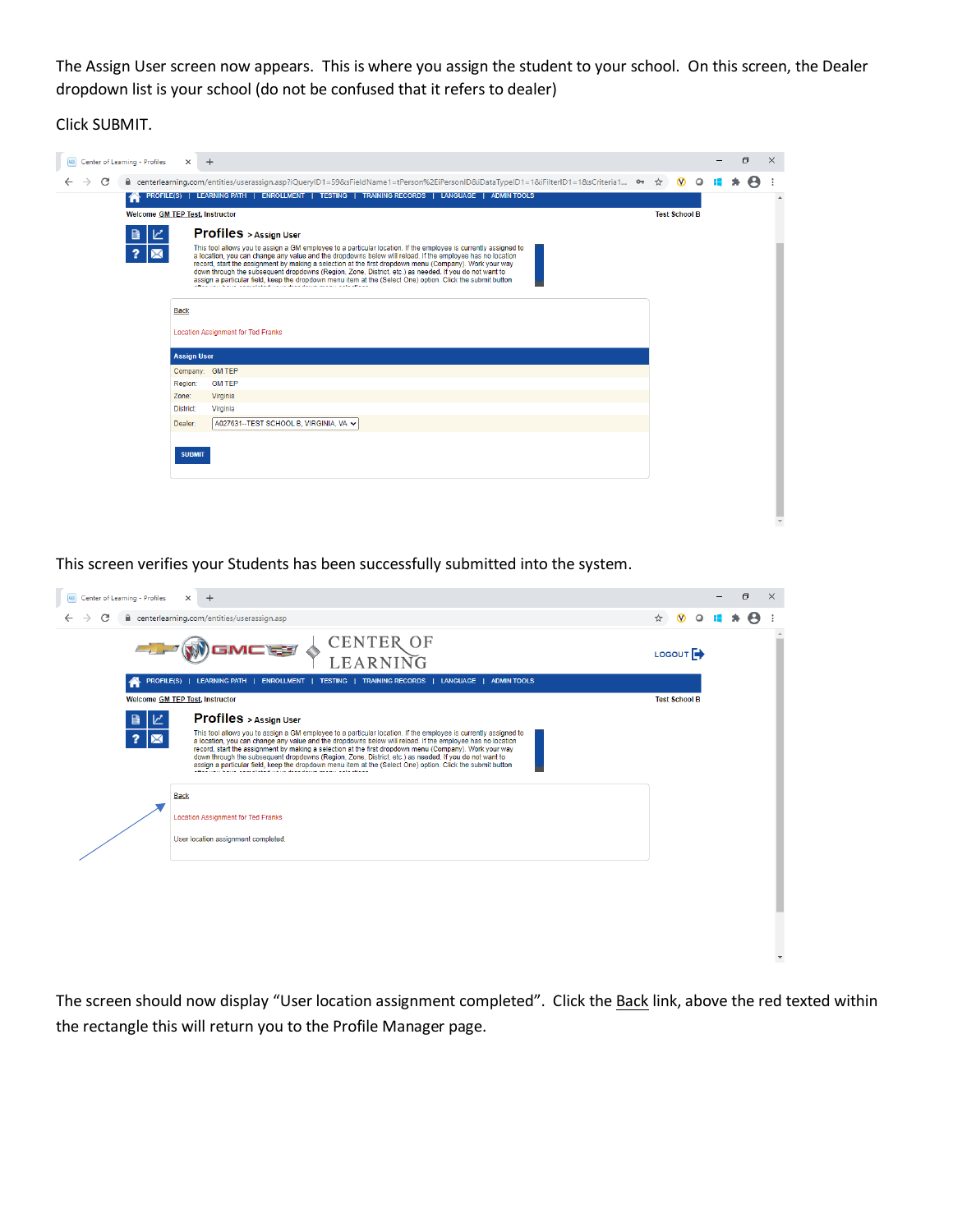| Center of Learning - Profiles<br>$\times$<br>$\ddot{}$                                                                                                                                                                                                                                                                                                                                                                                                                                                                                                                 |                     |                       |         | O | $\times$ |
|------------------------------------------------------------------------------------------------------------------------------------------------------------------------------------------------------------------------------------------------------------------------------------------------------------------------------------------------------------------------------------------------------------------------------------------------------------------------------------------------------------------------------------------------------------------------|---------------------|-----------------------|---------|---|----------|
| C<br>centerlearning.com/entities/usermenu.asp                                                                                                                                                                                                                                                                                                                                                                                                                                                                                                                          | ☆                   | $\boldsymbol{\omega}$ | $\circ$ |   |          |
| <b>CENTER OF</b><br>GMCEE<br>LEARNING                                                                                                                                                                                                                                                                                                                                                                                                                                                                                                                                  | LOGOUT <sup>E</sup> |                       |         |   |          |
| PROFILE(S)   LEARNING PATH   ENROLLMENT   TESTING   TRAINING RECORDS   LANGUAGE   ADMIN TOOLS                                                                                                                                                                                                                                                                                                                                                                                                                                                                          |                     |                       |         |   |          |
| <b>Welcome GM TEP Test, Instructor</b>                                                                                                                                                                                                                                                                                                                                                                                                                                                                                                                                 |                     | <b>Test School B</b>  |         |   |          |
| <b>Profiles</b> > Profile Manager<br>To find participant information, use the dropdown menus, enter your "keyword" and click the Submit button.<br>Advanced search is available by selecting additional search terms from the dropdown menus and clicking on<br>Append/Update Search. To clear the search click Reset.<br>If you have trouble using the search, click on the Help/Support icon.<br><b>SUBMIT</b><br><b>CONTAINS</b><br><b>LAST NAME</b><br>$\check{ }$<br>$\checkmark$<br><b>ALL</b><br><b>Person Type</b><br>$\check{ }$<br>ACTIVE V<br><b>Status</b> |                     |                       |         |   |          |
|                                                                                                                                                                                                                                                                                                                                                                                                                                                                                                                                                                        |                     |                       |         |   |          |

 $\downarrow$ 

To locate your student, you could enter their last name or leave blank and click submit:

| Center of Learning - Profiles<br>$x +$                                                                                                                                                          |                                                        |
|-------------------------------------------------------------------------------------------------------------------------------------------------------------------------------------------------|--------------------------------------------------------|
| C<br>$\rightarrow$<br>centerlearning.com/entities/usermenu.asp                                                                                                                                  | $\bullet$ $\circ$<br>$\overleftrightarrow{\mathbf{a}}$ |
| $\mathbf{?} \mathbf{X} $<br>Advanced search is available by selecting additional search terms from the dropdown menus and clicking on<br>Append/Update Search. To clear the search click Reset. |                                                        |
| If you have trouble using the search, click on the Help/Support icon.                                                                                                                           |                                                        |
|                                                                                                                                                                                                 |                                                        |
| <b>Current Search:</b>                                                                                                                                                                          |                                                        |
| Last Name Contains % <- Remove from search                                                                                                                                                      |                                                        |
| $\vee$ $\overline{\phantom{a}}$ CONTAINS<br><b>LAST NAME</b><br>$\checkmark$<br><b>APPEND/UPDATE SEARCH</b><br><b>RESET</b>                                                                     |                                                        |
| <b>ALL</b><br><b>Person Type</b><br>$\checkmark$                                                                                                                                                |                                                        |
| ACTIVE Y<br><b>Status</b>                                                                                                                                                                       |                                                        |
| Record(s) 1 to 6 of 6                                                                                                                                                                           |                                                        |
| <b>Last Name</b><br><b>First Name</b><br><b>Org Number</b><br><b>Person ID</b><br><b>Action</b><br><b>Person Type</b><br><b>Manage</b>                                                          |                                                        |
| [View Profile]<br>[View Learning Path]<br>3021420<br><b>Technician Apprentice</b><br>[View Training Records]<br>[Edit Profile]                                                                  |                                                        |
| [View Learning Path]<br>[View Profile]<br>1914526<br><b>Technician Apprentice</b><br>[Edit Profile]<br>[View Training Records]                                                                  |                                                        |
| [View Profile]<br>[View Learning Path]<br>1909280<br>Instructor<br>[Edit Profile]<br>[View Training Records]                                                                                    |                                                        |
| [View Profile]<br>[View Learning Path]<br>3021404<br><b>Technician Apprentice</b><br>[Edit Profile]<br>[View Training Records]                                                                  |                                                        |
| [View Profile]<br>[View Learning Path]<br>3018675<br><b>Instructor</b><br>[Edit Profile]<br>[View Training Records]                                                                             |                                                        |
| [View Learning Path]<br>[View Profile]<br>1928413<br><b>Technician Apprentice</b><br>[View Training Records]<br>[Edit Profile]                                                                  |                                                        |
| $Record(s)$ 1 to 6 of 6                                                                                                                                                                         |                                                        |
|                                                                                                                                                                                                 |                                                        |

- 1. Click SUBMIT (you will not need to enter any information in the search fields). The screen will display all the students who are assigned to your school.
- 2. The Person ID assigned to the student is the 7-digit number they will use to login to the Center of Learning LMS.
- 3. **NOTE**: When a student is assigned a Person Type of Technician Apprentice, they are to be assigned two learning paths; Fundamentals and Maintenance Inspection Technician by the Instructor (refer to Setting Training Paths job aide). These paths will not be available to the student until a day after their profile is created (a system process runs during the night that builds and assigns the paths to the students).